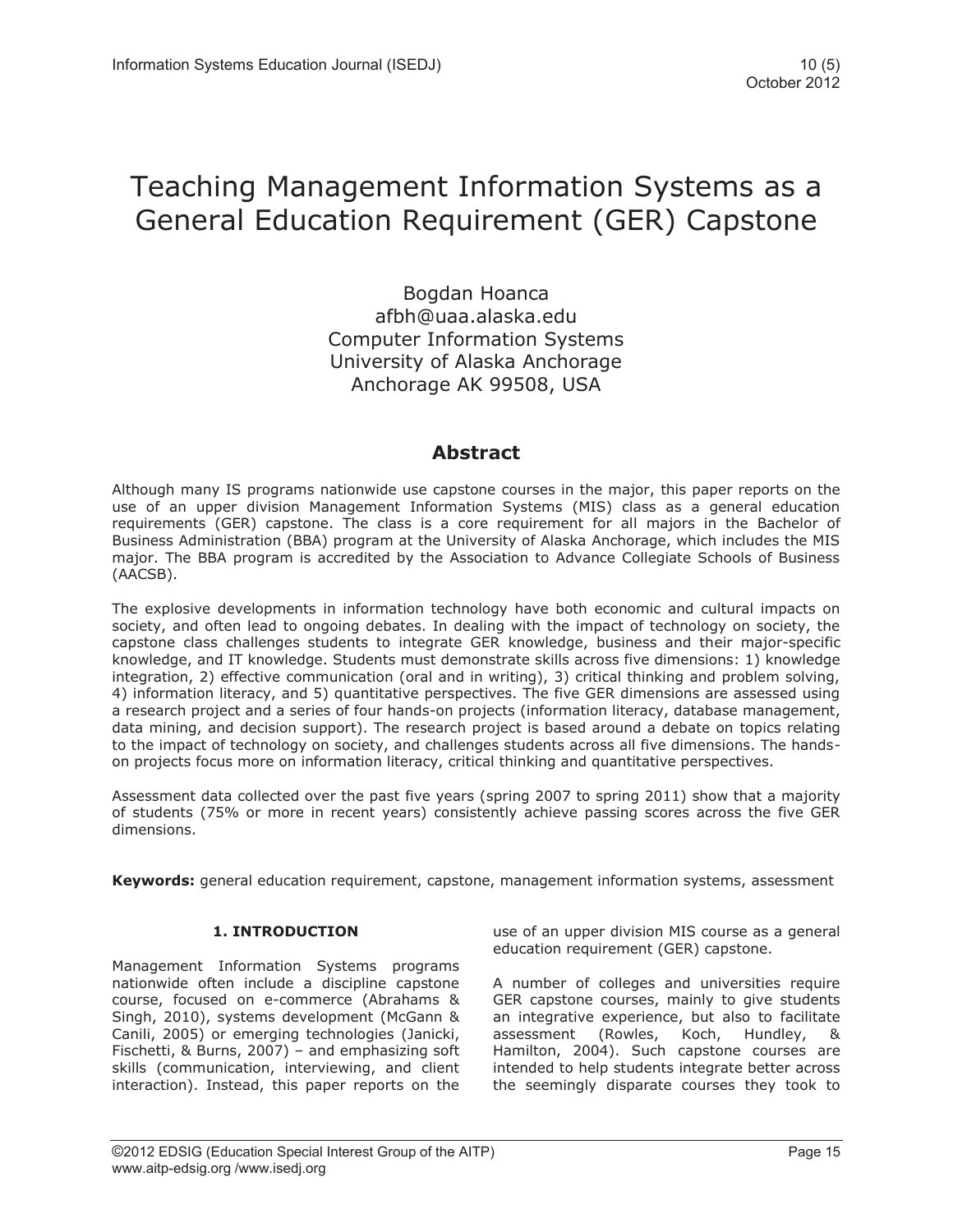fulfill their GER. Additionally, because GER capstone classes rely on knowledge students acquired in their general education classes, assessments in a GER capstone class can evaluate the overall impact of general education courses on students (Wilson, et al., 2008).

Unlike discipline-specific learning, student learning in the general education classes is difficult to assess. Students have a choice of classes to meet GER, and they often transfer coursework from other institutions. Also, some of the GER skills are taught in multiple disciplines, with different approaches, expectations and outcomes (for example, critical thinking means different things in philosophy and in sociology) (Bers, 2000). While standardized tests or exit interviews can be used to assess GER, using papers in a capstone class appears to be a particularly good means in terms of: student motivation, costs of the instrument, and the ability to reflect both quantitative and qualitative aspects of the learning (Bers, 2000).

GER capstone classes have been used for many decades at some institutions. A survey of 707 institutions showed that 549 of them offered one or more capstone course, but most of these were discipline capstones, taught by a single faculty member in the discipline (Henscheid, Breitmeyer, & Mercer, 2000). The survey also uncovered the need for a more comprehensive assessment of the capstone classes.

More recently, assessment has taken center stage. Nancy Fernandez describes the assessment-focused culture at CalState Pomona and how the process has resulted in changes that improved student learning (Fernandez, 2006). The Pomona model involves an Integrative General Education Program culminating in a capstone course. Portland State developed their capstone model in 1994 (Kerrigan & Jhaj, 2007). Their assessment involves three types of feedback: a mid-quarter qualitative feedback session led by a trained facilitator in class; a quantitative student evaluation at the end of the term; and a qualitative survey of students' perception of their learning, also at the end of the term. Southeast Missouri State University assesses students both at the beginning and at the completion of their studies, including longitudinal and across sections comparisons (Blattner & Frazier, 2004).

Many GER capstone courses must satisfy multiple sets of requirements: departmental requirements (because the capstones are usually housed in an academic department), university wide requirements (applicable to all GER capstone courses at a given institution), and requirements from external accreditation agencies (Claus & Hawkins, 2007). Most if not all GER capstone courses tend to include some form of information literacy (ability to locate and evaluate information), communication, and critical thinking skills. The assessment tools used in the courses include research papers (with an oral presentation component) or portfolios (Brock, 2004).

This paper describes goals and achievements of a GER capstone class built around the Management Information Systems class at the University of Alaska Anchorage, in the College of Business and Public Policy. The class is a core required class for all non-accounting majors in the Bachelor of Business Administration program. Since the class became a GER capstone, accounting majors are often taking it to satisfy GER requirements.

First taught as a GER capstone in fall 2006, the class has been successful in achieving the intended goals. Assessment is built into the curriculum, and it is based on student artifacts that document student performance across a series of five GER capstone required areas (described below). Part of the assessment data is used for AACSB accreditation assessment in the College, but the data collected encompass a more extensive set than required for accreditation. Data collected over the past five years indicate that a majority of students perform well across the five GER dimensions.

The paper first introduces the GER capstone requirements at UAA and describes the curriculum development process (Section 2). Section 3 describes how the MIS class fulfills the GER capstone requirements. In Section 4, we present assessment data collected over the past five years, and we discuss student feedback and future plans. We present conclusions in Section 5.

#### **2. GER CAPSTONE REQUIREMENTS AT THE UNIVERSITY OF ALASKA ANCHORAGE**

University of Alaska Anchorage (UAA) is part of the State of Alaska public university system. UAA is the largest independently accredited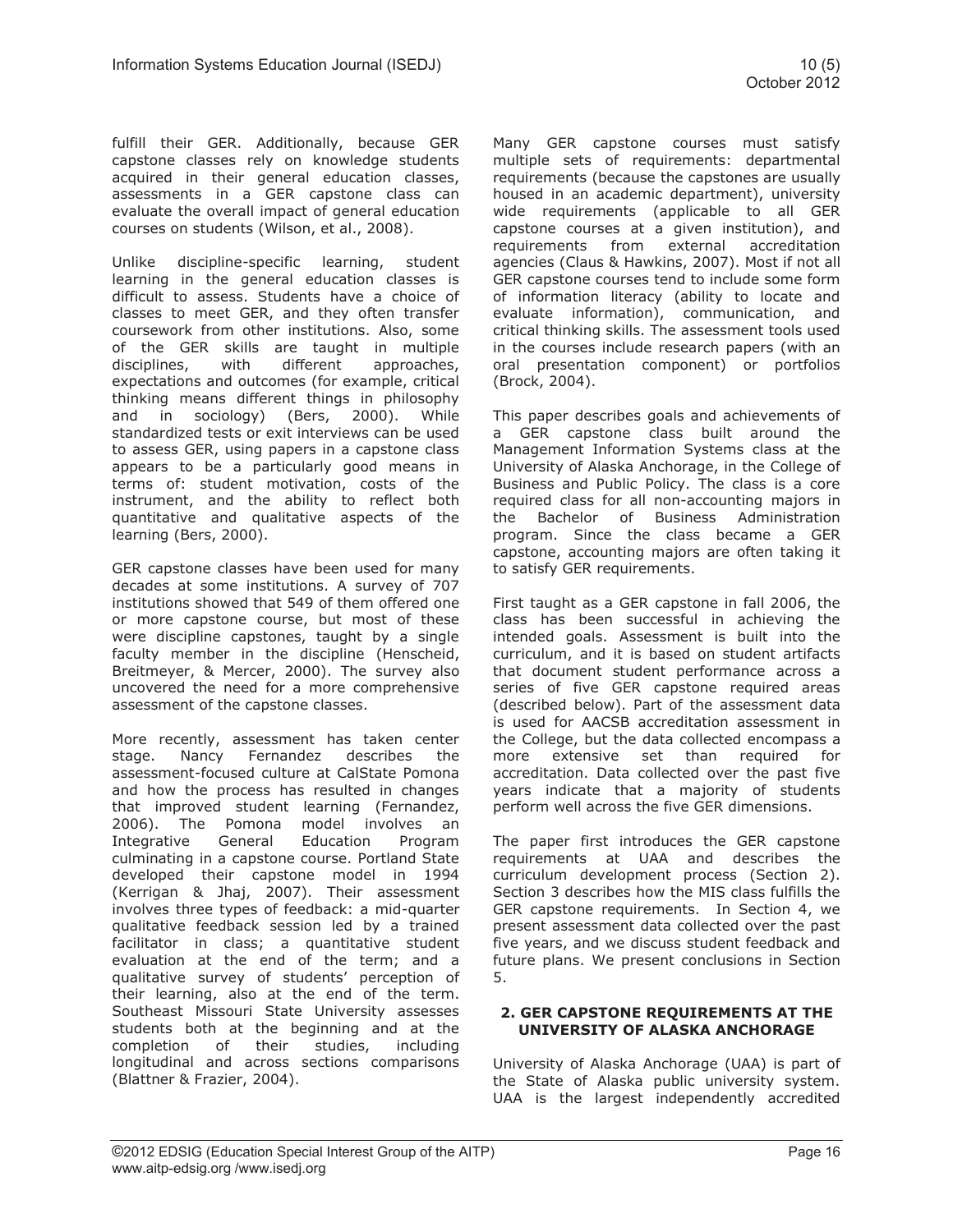university in the state, and it is located in the largest population center. Anchorage is home to almost half of the 650,000 citizens of the state, and is the main hub for transportation, oil and gas, and health care industries. UAA celebrated its  $50<sup>th</sup>$  anniversary in 2004 and offers close to 200 degrees and programs ranging from certificates to (joint) doctoral degrees. There are 20,000 students enrolled in one or more courses either at the main campus or at one of the six community campuses in South-central Alaska.

UAA is an open admission university, enrolling many first generation college students. About a third of the students are minorities, many Alaska Natives from villages across the state. A large number of students are pursuing a second career, and many are in the military, taking classes at UAA during a limited time of deployment in Alaska. Many students transfer to UAA from other colleges in or outside the state, and many transfer from UAA to complete their degrees elsewhere. UAA is regionally accredited by the Northwest Commission on Colleges and Universities (NWCCU).

Curriculum development at UAA is controlled by faculty. Undergraduate courses are initiated by faculty members in the departments, and are then vetted by curriculum committees in the colleges. The Undergraduate Academic Board (UAB) reviews and approves undergraduate curriculum, while the Graduate Academic Board handles graduate courses and programs. Ultimately, the Faculty Senate approves all new courses and programs, as well as changes to existing ones.

A subcommittee of the UAB is in charge of prescreening GER courses, before they are submitted to the UAB. In late 1990's, the subcommittee started working on revising the GER framework at UAA, partly in response to requirements from the regional accreditation body, the NWCCU. The Faculty Senate passed a motion in late 2002 that a GER integrative component be built into the new GER framework. In response to this motion, in March 2004, the UAB subcommittee submitted a proposal to require a GER capstone for all fouryear programs at UAA. The proposal was approved in early 2005, and the subcommittee made available grants for faculty to develop GER capstone classes.

The development of the GER capstone framework was guided by four considerations. First and foremost was the goal of providing an integrative experience to students. Second, while the GER were not programmatic in nature, the capstone lent a programmatic nature to the GER coursework. Third, the revision was not to increase the credit requirements for degrees. Finally, the capstone was intended to provide assessment data for GER for accreditation.

Before students can register for a GER capstone class, they must complete their Tier 1 GER (basic skills) and the Tier 2 (disciplinary distribution areas). Serving as a culminating point, GER capstone classes must satisfy at least four of the five capstone requirements, and at least three of the four must be specifically addressed by the course outcomes assessment. The five capstone requirements are: 1) knowledge integration, 2) effective communication, 3) critical thinking and problem solving, 4) information literacy, and 5) quantitative perspectives. Such requirements are common among capstone models, particularly those of information literacy, communication and critical thinking, for example Portland State (Kerrigan & Jhaj, 2007), Southeast Missouri State University (Blattner & Frazier, 2004).

Faced with the challenge of developing a GER capstone course, academic programs often choose to expand the scope of existing discipline specific capstone courses to incorporate additional requirements towards GER integration, although they may also create new integrative courses (Hawthorne, Kelsch, & Steen, 2010). Adapting existing courses is a key mechanism for introducing GER capstones without increasing the credit requirements for degrees. By simply broadening the instructional goals for the class to meet capstone requirements, a discipline capstone class can serve a dual purpose. Some capstone experiences are for a homogenous group of majors, "magnets" that demand mastery of the core of the discipline, while other capstone courses are interdisciplinary or multidisciplinary in content and are places where diverse groups of students arrive to a common "mountaintop," in the terminology in (Rowles, Koch, Hundley, & Hamilton, 2004). The course described in this paper is a "mountaintop," a College wide capstone, as opposed to the departmental MIS Senior Projects capstone class (the "magnet").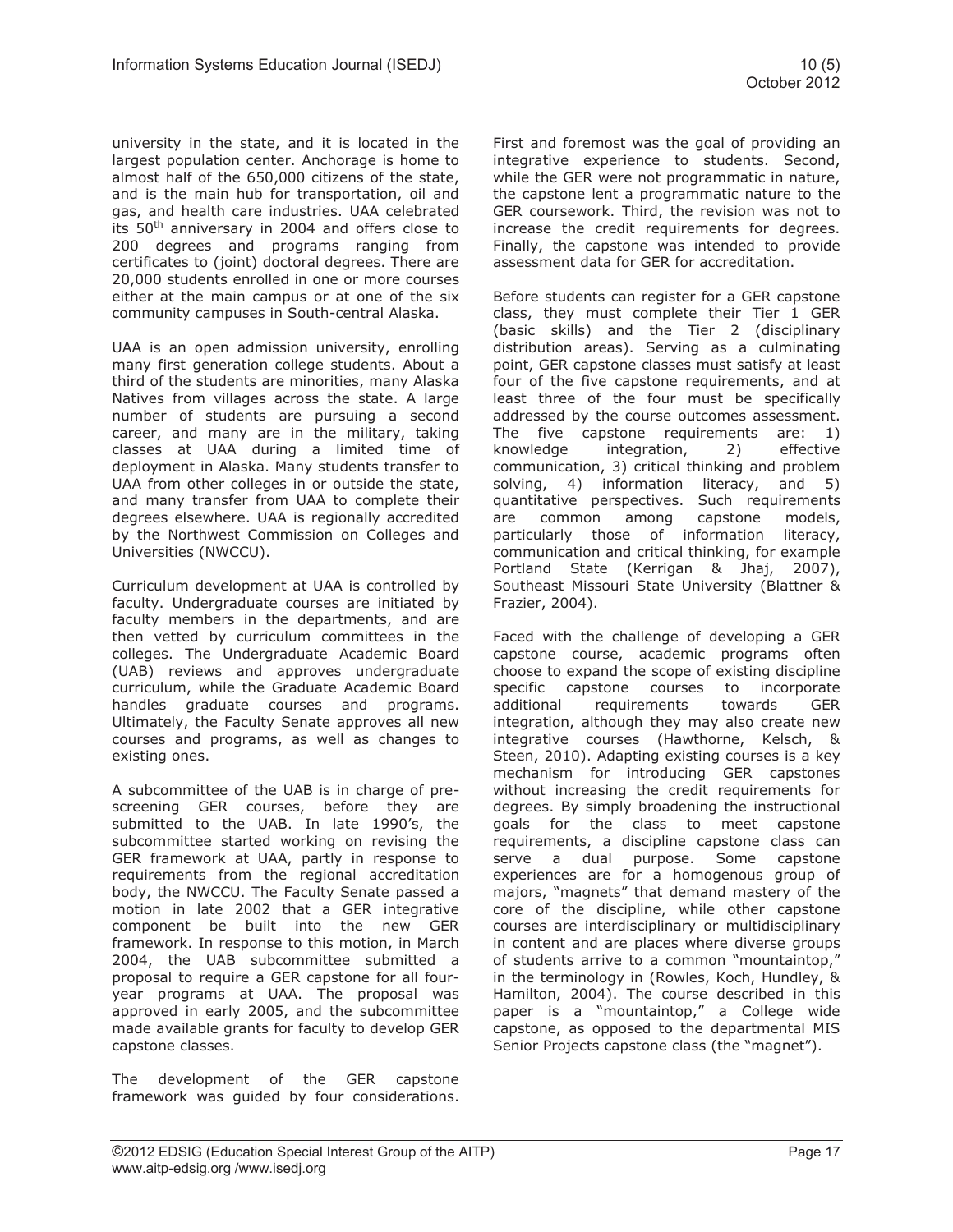Business administration is one of the five most popular majors at UAA. Consistent with university policies, the College of Business and Public Policy programs has an open admission policy, but students must satisfy GPA requirements to move up to upper division (taking classes at and above the 300 level). Several programs in the College (including the BBA) are AACSB accredited. Outcomes assessment is a key component of AACSB accreditation, and is based to a large extent on data collected in the core courses (required for a majority of the students in the College).

CIS 376, Management Information Systems, was already one of the core courses in the Bachelors of Business Administration program at UAA in 2006. The class was required of all BBA majors, except for accounting majors who were required to take an Accounting Information Systems class. There are three sections of 25-35 students offered in any given semester, and the class is offered every year in both fall and spring, and occasionally in summer.

Faculty in the Computer Information Systems department realized the opportunity they were facing. CIS 376 was a good candidate for the first GER capstone class in the College of Business and Public Policy, before discipline specific capstone classes could be developed. Because the class was already required of most majors in the college, it could accomplish the GER integration goals without requiring additional credits to complete the degree. Taking advantage of one of the curriculum development grants, faculty modified the class over the summer of 2005 to meet the GER capstone requirements. The revised CIS 376 received Faculty Senate approval in spring 2006 and was effective for fall 2006.

The redesigned course is intended to be accessible for the non-MIS majors, while still challenging for MIS majors. Students are encouraged to cooperate on projects, but must submit individual work on assignments. They are free to share ideas and solutions at the concept level, as long as they put the concepts in practice on their own. Faculty have an open door policy, and help students overcome roadblocks, guiding them through the projects without actually pointing the way.

CIS 376 is at the core a typical introduction to MIS class. Topics include basic information systems components (hardware, software, databases, data networks concepts) as well as the development, acquisition and use of specific functional or cross-functional information systems. There are two exams, based on short answer essay questions and brief case studies. Weekly multiple choice quizzes about the theory concepts are delivered and graded online, and students can retake any quiz (with a different set of questions) until they master the material.

Many MIS theory concepts lend themselves to supporting knowledge integration (for example Moore's Law relates via economics concepts to the growth of the internet). The GER capstone requirements are fulfilled by a set of assignments designed around this core of MIS theory. Two types of assignments are particularly relevant: a research project on current issues related to MIS, and a series of hands-on projects where students apply theory to solving business problems. The mapping from the course assessment tools to the five GER capstone requirements is outlined in Table 1 below.

| <b>Assessment tool</b> | ΚI | <b>COM</b> | <b>CT</b> | ΙL | Q<br>Þ |
|------------------------|----|------------|-----------|----|--------|
| Exams $(2)$            |    |            |           |    |        |
| Weekly quiz            |    |            |           |    |        |
| Hands-on projects      |    |            |           |    |        |
| #1                     |    |            |           |    |        |
| #2                     |    |            |           |    |        |
| #3                     |    |            |           |    |        |
| #4                     |    |            |           |    |        |
| Research projects      |    |            |           |    |        |
| Debate                 |    |            |           |    |        |
| Website                |    |            |           |    |        |
| Paper                  |    |            |           |    |        |

#### **Table 1. Outcomes assessment mapping (KI - knowledge integration, COM communication, CT - critical thinking, IL information literacy and QP – quantitative perspectives**.

The rest of this section outlines the essential features of the hands-on projects and the research project, focusing on how they uniquely highlight the students' achievements of the five GER capstone requirements. An example of each type of hands-on project is included in the Appendices.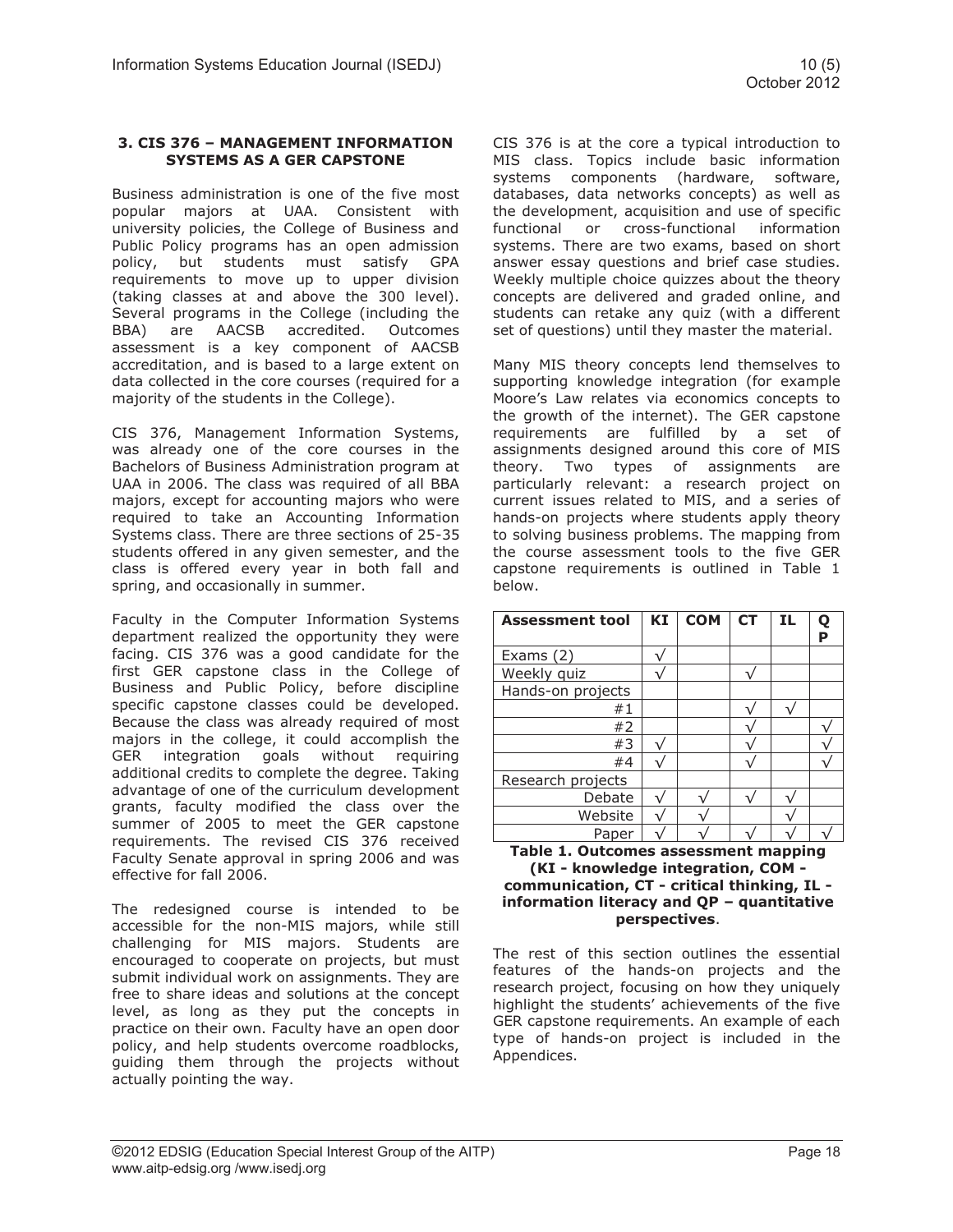### **Hands-on projects**

There are four hands-on projects during the semester, spaced 2-3 weeks apart and closely related to lecture topics, challenging students to apply concepts and to demonstrate skills working independently. Each assignment is a set of 10-12 multiple choice or multiple answer questions, using an open time and open book format. Each of the four hands-on assignments is worth 5% of the final grade. Because of the test format, the hands-on assignments are scored automatically online, which allows students to receive immediate feedback on their work.

### i) Information literacy project

The first project is designed to be relatively easy, to encourage students and to familiarize them with the format of the hands-on tests. The project is about assessing the credibility of an online business, using a variety of tools (domain registration data, Better Business Bureau data, online forums, analysis of published company policies, etc). A sample test is included in Appendix 1.

### ii) Database project

The second hands-on project is due after the completion of the chapter on database management. Students are given a scenario or a large data set (10,000 records) in a flat file and are asked questions about organizing the data in a relational database. For non-MIS majors with only a rudimentary understanding of database concepts, this is a very difficult project. In fact, students find this the most challenging of the four hands-on projects, which is also reflected in the lower scores. Along with the other aspects of the course, this hands-on project has also been modified over the years to address the low scores. Because database concepts are so difficult for non-MIS majors, the only workaround has been to offer a make-up test, with a different scenario, which generally leads to much improved test scores. Revisiting database concepts in hands-on 3 (below) is another way to ensure that students get a better understanding of the topic. A sample test is included in Appendix 2.

### iii) Data mining project

The third hands-on project is due after the completion of the chapter on business intelligence. The lectures cover several tools, including online analytical processing, RFM (recency, frequency and monetary) analysis and market basket analysis, and this project is a rather straightforward application of the techniques.

As part of the data processing, students may need to revisit database concepts yet again. For example, they may need to normalize a flat file to be able to conduct some of the more complex queries. If the data set includes records of transactions with multiple products, normalization may be required to calculate the number of transactions for a given sales person. Although the same goal could be accomplished with simple SQL statements, the students are not MIS majors and have not had sufficient background to carry out such tasks. The assignment does not require a particular approach, and students are free to use SQL, but most students find it easier to normalize the database (a process they have learned about) and then use pivot charts on the normalized database tables.

Having had additional exposure to database concepts by this point, as well as theoretical exposure to the data mining techniques, students typically do well on this project. An inclass workshop gives students some general guidelines and an opportunity to ask questions, especially about the database concepts. Feedback from graduates is that the skills learned in this project are directly applicable in many business jobs. A sample test is in Appendix 3.

iv) Forecasting and decisions support project

The last hands-on project is typically due at the very end of the semester, and is less connected with the lecture. Instead, it is a diverse set of questions with direct relevance for making business decisions. The first part of the project deals with forecasting, with a number of scenarios of increasing difficulty and having to do with break even analysis. Progressively, students must calculate the growth rate that will keep a company from running out of cash, then with a cash reserve, and finally with a cash reserve even in the presence of inflation. A second component of the project is an optimization problem, using the Microsoft Excel package Solver. A final component is a rudimentary decision support system for choosing among a set of health insurance plans. Many students have not yet had to make choices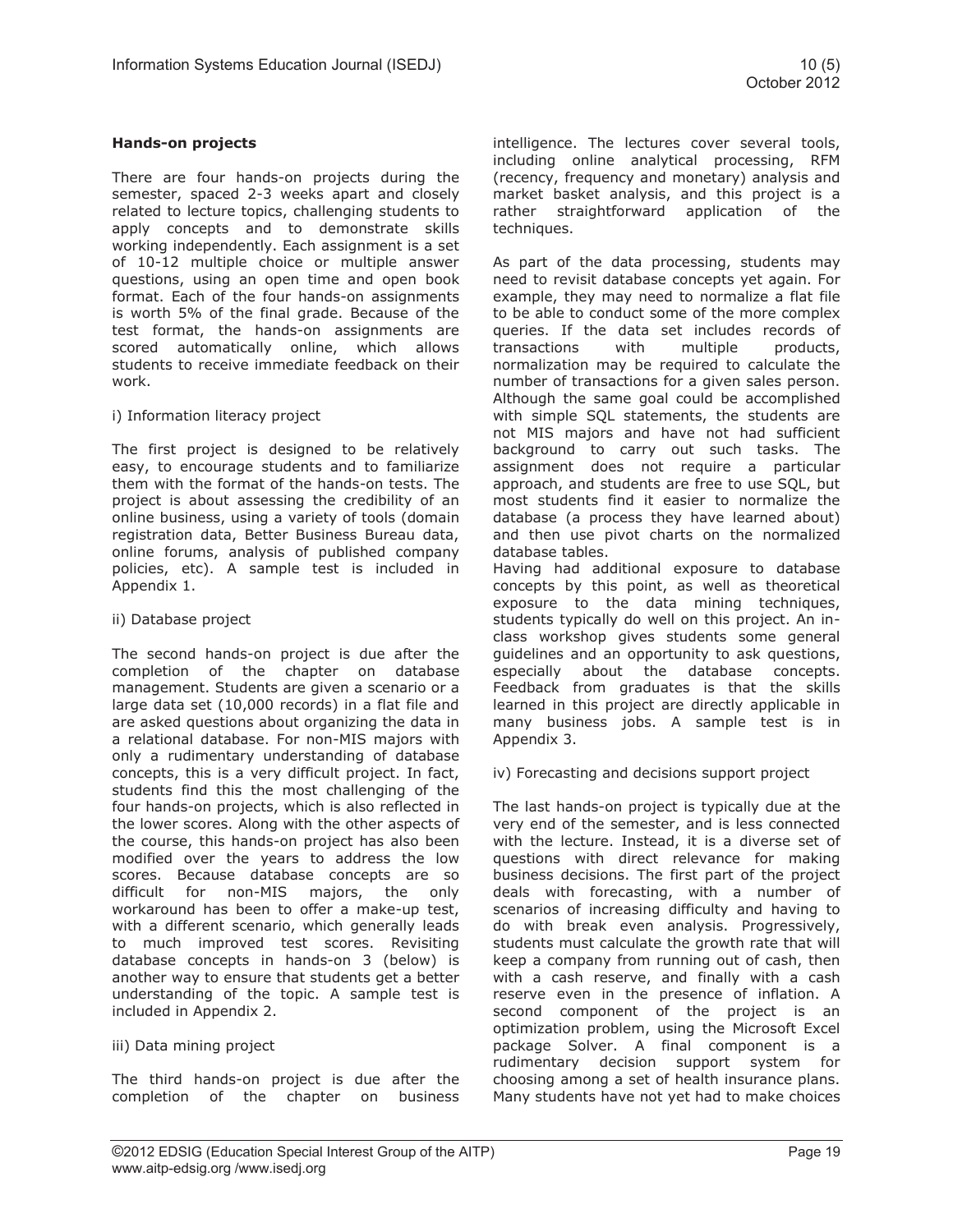of this nature, and are not familiar with deductibles and out of pocket payments. Although many of the concepts tested in this assignment are not covered in the lecture, an inclass workshop gives students the opportunity to ask clarification questions and provides a general overview of the problem. A sample test is in Appendix 4.

Together, the four hands-on projects test students on four of the five areas of the GER capstone: knowledge integration, critical thinking and problem solving, information literacy, and quantitative perspectives. These projects are highly structured in the types of questions students are asked to solve, and cannot be used to assess the communication skills. In contrast, the research projects are open-ended and manage to assess all of the five areas, including communications.

### **Research project on current issues in MIS**

The research project has three separate components: an oral presentation (using a debate format), a website (which is also used as the presentation tool for the debate) and a formal research paper. The research project counts for 25% of the final grade, with 13% for the paper, 5% for the website and the reminder for the oral debate.

The topics for the research papers change regularly to reflect current topics in MIS. Topics include secondary uses of data, employee monitoring, using Facebook for screening potential hires, and mandating subsidies for broadband access.

Students choose their own topics from the list, sometimes expecting that there is a "right answer" to the debate. They soon realize that there are no definitive answers to the debate question – and are horrified to learn that they might have to defend the side of the debate they do not agree with. For the oral debate, students must prepare both sides. The side they actually get to defend is decided by a coin toss, right before the actual debate.

Students work in pairs on their research question. They can share sources and exchange ideas, but must prepare websites and write research papers independently. Moreover, the oral debate pits the two students against each other in front of the class. As mentioned above, students must prepare both sides of the debate and they end up debating one side as decided by a coin toss. The website must include rich multimedia and must be suitable for presentation in front of a medium size audience (25-35), but it must also be structured to allow for self-paced browsing, guiding the reader and providing sufficient information for somebody who has not seen the oral debate.

The research paper must include a balance of arguments on both sides of the issue, followed by a critical analysis and a personal position point, written in the first person. Throughout the research project, students must choose strong arguments and must provide evidence from reputable sources. Papers are rather extensive, 2500-3500 words, and are graded using strict standards for presentation, formatting and contents.

To research the topics, students must demonstrate information literacy skills. Formulating arguments requires critical thinking and at times quantitative skills. The three components of this project (oral debate, website and paper) make it a heavily communicationsbased assignment. As such, the research paper is uniquely able to assess all five areas of the GER capstone requirements – but it requires considerable efforts both on the part of the students, for research and writing, and on the part of the instructor, for grading.

# **4. DISCUSSION**

CIS 376 has been taught as a GER capstone class since fall 2006, but the assessment tools have evolved. Since spring 2007, the number and nature of the assessment tools have been unchanged, allowing a longitudinal comparison of student achievement levels.

The assessment data (Fig. 1) shows the percentage of students who achieve a passing grade (70% or higher) on each type of assessment. Because tools test various types of skills, it is possible to infer the overall skill levels of the students across the GER capstone areas. Numerical data are included in the table in Appendix 5.

Over the course of the five years, a majority of the students (75% or better within the last three years) achieve passing scores on all of the assignments (except for the Hands-on 2 on database management, which is rather technical, and which is not part of the GER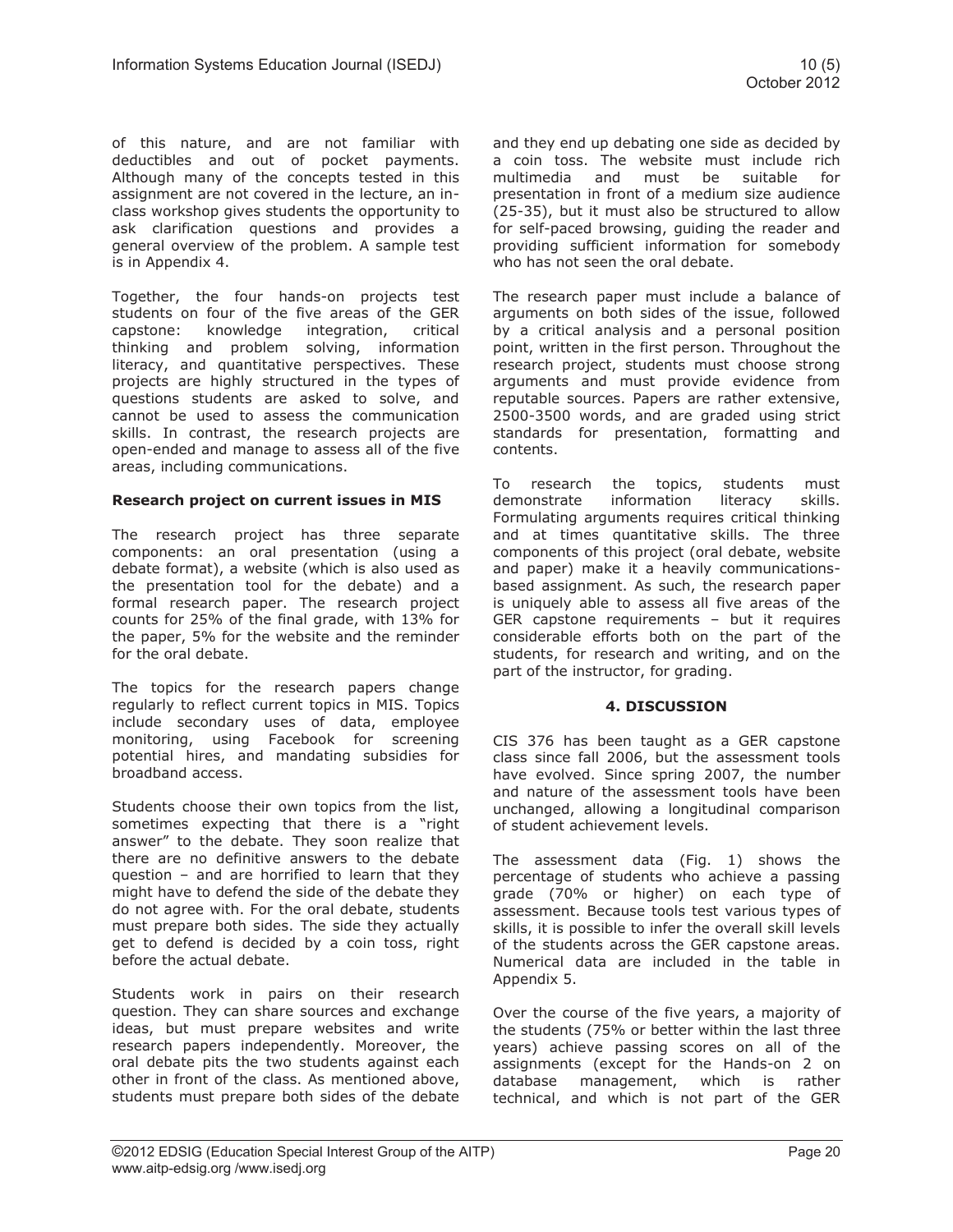capstone outcomes). There is a slight trend up in the scores, although the volatility of the scores and the relatively low number of data points do not lend statistical significance to this trend.



**Fig. 1. A majority of students achieve passing scores across the entire spectrum of assessment instruments. The lowest curve is for Hands-on #2: Database concepts.** 

### **5. CONCLUSIONS**

CIS 376 is a core MIS class required for nonaccounting business majors in the College of Business and Public Policy at the University of Alaska Anchorage. The class was converted to a GER capstone format, by ensuring that assessment tools track student performance across five dimensions: 1) knowledge integration, 2) effective communication, 3) critical thinking and problem solving, 4)<br>information literacy, and 5) quantitative information literacy, and perspectives. Although the class is not required for accounting majors, many choose to take it as their GER capstone. Assessment data collected over the past five years indicate that a majority of students achieve passing scores (70% or better) across the five dimensions. Within the last three years, 75% of students achieved passing scores on the five GER dimensions.

# **6. REFERENCES**

Abrahams, A. S., & Singh, T. (2010). An Active, Reflective Learning Cycle for E-Commerce Classes: Learning about E-commerce by Doing and Teaching. *Journal of Information Systems Education , 21* (4), 383-390.

- Bers, T. (2000). Assessing the Achievement of General Education Objectives: A College-Wide Approach. *The Journal of General Education , 49* (3), 182-210.
- Blattner, N. H., & Frazier, C. L. (2004, July– August). Assessing General Education Core Objectives. *Assessment Update , 16* (4), pp. 4-6.
- Brock, P. A. (2004, January-February). From Capstones to Touchstones: Preparative Assessment and Its Use in Teacher Education. *Assessment Update , 16* (1), pp. 8-9.
- Claus, B. A., & Hawkins, S. T. (2007). Indiana State Introduces Liberal Studies Capstone Course in FCS. *Journal of Family and Consumer Sciences , 99* (1), 33-37.
- Fernandez, N. P. (2006, May-Jun). Integration, Reflection, Interpretation: Realizing the Goals of a General Education Capstone Course. *About Campus , 11* (2), pp. 23-26.
- Hawthorne, J., Kelsch, A., & Steen, T. (2010, March 17). Making general education matter: Structures and strategies. *New Directions for Teaching and Learning , 2010* (121), pp. 23-33.
- Henscheid, J. M., Breitmeyer, J. E., & Mercer, J. L. (2000). *Professing the disciplines: An analysis of senior seminars and capstone course.* Columbia, SC: National Resource Center for the First-Year Experience and Students in Transition.
- Janicki, T. N., Fischetti, D., & Burns, A. T. (2007). Incorporating Real World Projects and Emerging Technologies into One MIS Capstone Course. *Information Systems Education Journal , 5* (24), 1-8.
- Kerrigan, S., & Jhaj, S. (2007, April 1). Assessing General Education Capstone Courses: An In-Depth Look at a Nationally Recognized Capstone Assessment Model. *peerReview* , 13-16.
- McGann, S., & Canili, M. (2005). Pulling it all Together: An IS Capstone Course for the 21st Century emphasizing experiential and conceptual aspects, soft skills and career readings. *Issues in Information Systems , VI* (1), pp. 391-397.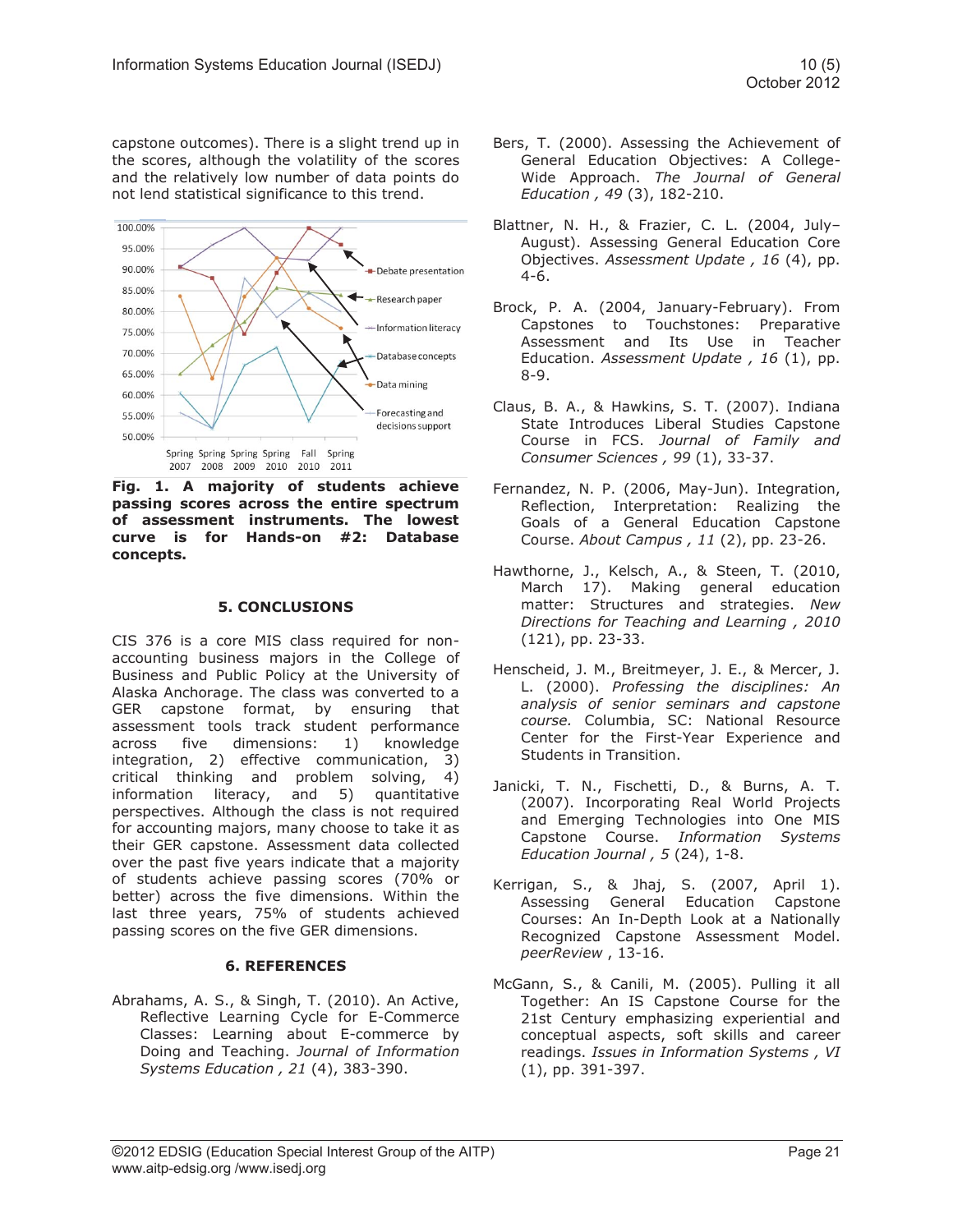Rowles, C. J., Koch, D. C., Hundley, S. P., & Hamilton, S. J. (2004, January-February). Toward a Model for Capstone Experiences: Mountaintops, Magnets, and Mandates. *Assessment Update , 16* (1), pp. 1-2, 13-15. Wilson, E., Jones, K., Sullivan, B., Crank-Lewis, D., Guneyli, V., Zeizer, J., et al. (2008). *General Education Capstone Assessment Report 2008.* Cottleville, MO: St. Charles Community College.

### **Editor's Note:**

*This paper was selected for inclusion in the journal as the ISECON 2011 Best Paper. The acceptance rate is typically 2% for this category of paper. This is based on blind reviews from six or more peers, including three or more former best papers authors who did not submit a paper in 2011.*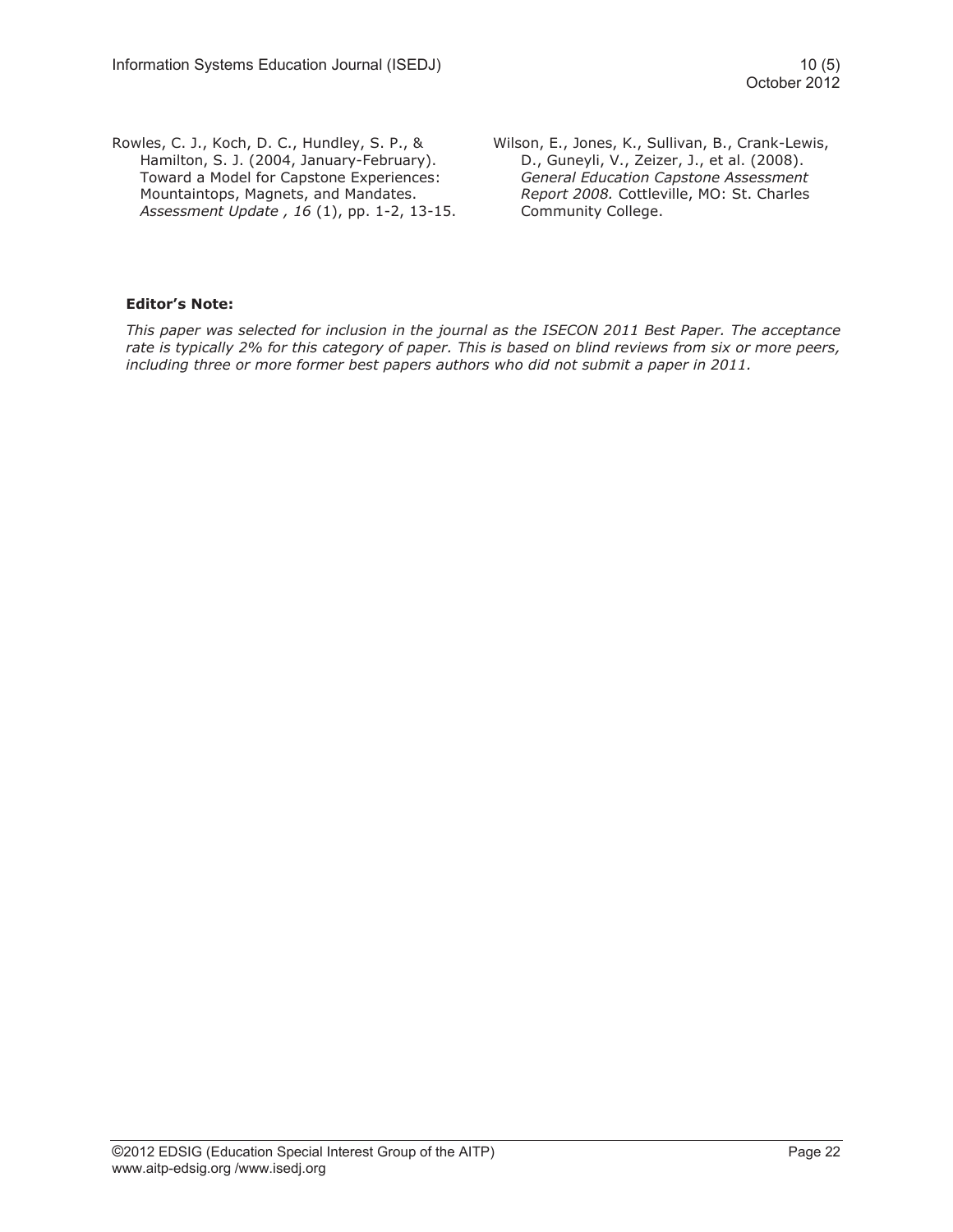# **Appendix 1. Hands-on project #1: Information Literacy**

1. According to the www.sellyourmiles.com web site, the physical address for the company is in

- a. Alaska
- b. California
- c. Florida
- d. New York
- e. No address is given

2. According to WHOIS information, the registrant for the www.sellyourmiles.com web site is

- a. John Allen
- b. Martin Ferrari
- c. Donna Wilson
- d. Gabriel Wilson
- e. Sell Your Miles, Inc.

3. Search the web site and locate a contact email address. You may be surprised that the address is not something@sellyourmiles.com, but something different, which will point you towards a different web site. You may verify that the registrant for this second web site is the same as for www.sellyourmiles.com. On this second company web site, locate the Certificate of Registration from the State government. On the certificate, locate the official company name:

- a. World Wide Travel
- b. World Wide Travel, Inc.
- c. World Wide Travel Services
- d. WWT Consulting
- e. WWT, Inc.

4. Do a Google search for BBB and the state where the registrant of the two web sites is located. On the list of Google results, locate the BBB office that services the city where the registrant is located. At that web site, do a search for the company name you found in #3 above. The company ID on the BBB site is:

a. 13042635

- b. 40000104
- c. 13058553
- d. 13074883
- e. 13142441

5. According to the BBB site, the company has had a BBB record since

a. 2/1/2000

- b. 10/20/2000
- c. 4/24/2006
- d.  $4/12/1975$
- e. No date is available

5. The company rating on the BBB site above is

- a. A
- b. B c. C
- d. D
- e. F

6. According to the BBB web site, this company rating is

a. An exemplary rating. This means that nothing in our files causes us to have any doubt about the company's reliability.

b. An excellent rating. A company with this rating may not rate higher because of a greater number of rate-lowering factors, but we do not consider them to be factors that would likely adversely affect consumer transactions.

c. A very high rating. A company with this rating would not have a significant number of complaints or other considerations that could pose a problem to consumers.

d. A good rating that still implies reputability. The rating may relate to length of time in business, a past problem that's been corrected, or something else that does not cause problems for consumers. We believe a company with this rating would generally conduct business and respond to any complaints satisfactorily.

e. We strongly question the company's reliability for reasons such as that they have failed to respond to complaints, their advertising is grossly misleading, they are not in compliance with the law's licensing or registration requirements, their complaints contain especially serious allegations, or the company's industry is known for its fraudulent business practices.

7. Search now on the BBB web site for the business associated with the website www.sellyourmiles.com (you might need to try different search types to make sure you are using the correct name). According to the web site

a. The business is listed and has a better rating than the company you searched for in #4.

b. The business is listed and has the same rating as the company you searched for in #4.

c. The business is listed and has a lower rating than the company you searched for in #4.

d. The business is listed, but not rated.

e. The business is not listed.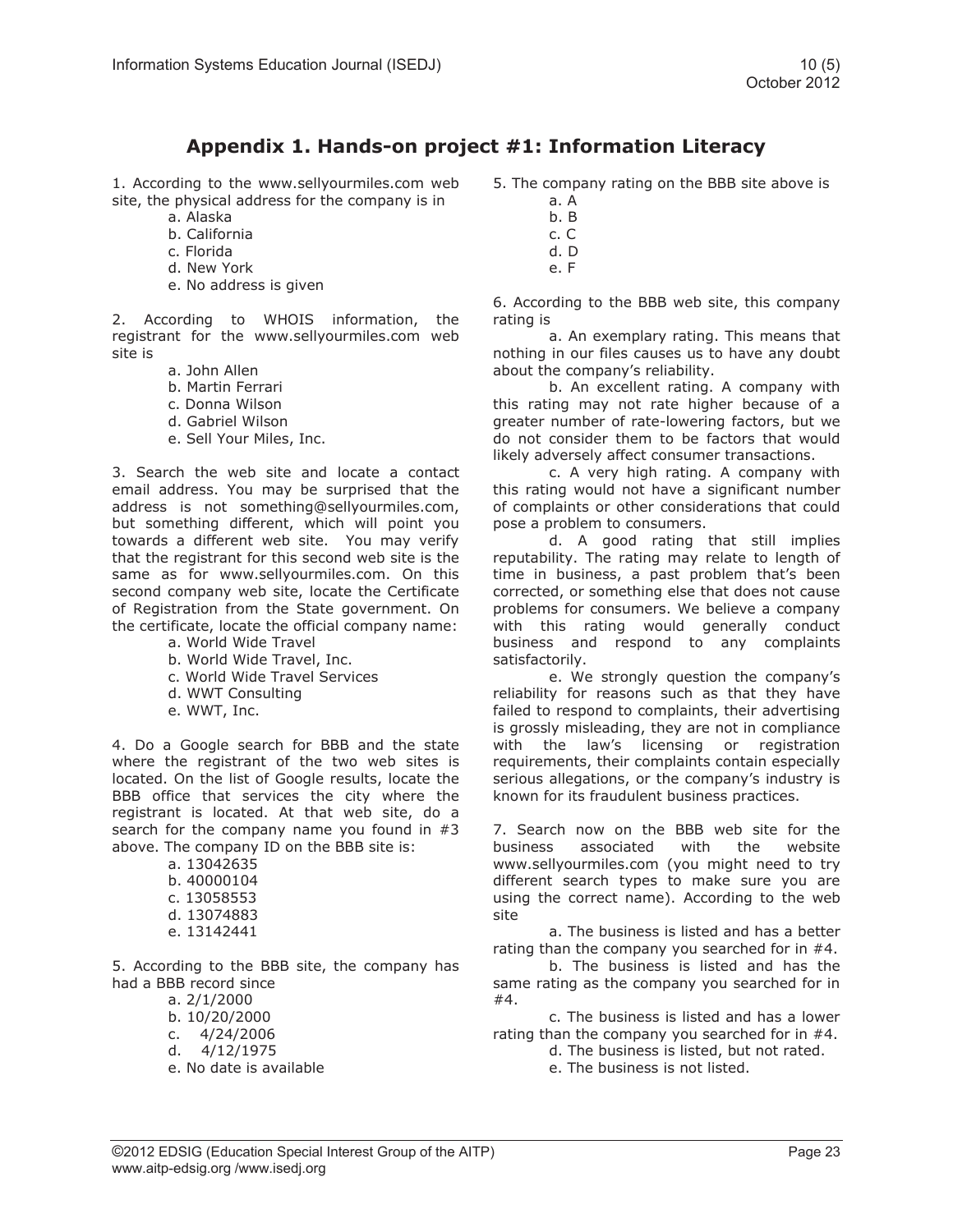8. According to the www.sellyourmiles.com web site, selling miles is

- a. Legal in all 50 states
- b. Legal in most of the US states
- c. Legal in few of the US states
- d. Legal in only one state
- e. Illegal

9. Do an internet search and read about the legality of selling miles, then answer the following:

a. Selling miles is prohibited by federal laws

b. Selling miles is prohibited by state laws in most states

c. Selling miles is legal, but not in as many states as the site advertises

d. Selling miles is legal in most US states, but prohibited by other means

e. Selling miles is legal and a totally legitimate transaction

10. Based on your findings so far, a reputable business in need of travel arrangements should

a. Use this site with confidence, any time b. Use the site only for domestic (US)

travel c. Use the site only to travel to and from states where the service is legal

d. Use a similar service, but from a more reputable business with a higher BBB rating

e. Avoid using the services as well as the web site

# **Appendix 2. Hands-on project #2: Database Management**

The second hands-on project deals with database design.

You are managing a small school for airline pilots and you need to keep track of aircraft airtime (for maintenance schedules) and pilot flight hours (for certification). For simplicity of the problem, each aircraft can only accommodate exactly one pilot (but cannot fly without a pilot). All pilots are certified to fly on any of the aircraft you have. You are designing a database to manage this data.

Start by laying out an E-R diagram based on the requirements above. Then answer the questions below.

1. Which of the following should be tables in the database? (check all that apply)

a. Pilots

- b. Aircraft
- c. Total aircraft airtime
- d. Flight durations
- e. Flights

2. Which of the following would be an appropriate primary key for the Pilots table? (check all that apply)

a. First name

- b. Last name, First name
- c. Weight
- d. SSN
- e. Flight time

3. Which of the following would be an appropriate primary key for the Aircraft table? (check all that apply)

a. Aircraft type (model)

b. The combination of aircraft model and serial number

- c. Aircraft weight
- d. Aircraft owner
- e. Automatically generated unique key

4. What is the most appropriate relationship between pilots and flights (think about actual facts, not about database tables)?

- a. One to one
- b. One pilot to many flights
- c. One flight to many pilots
- d. Many pilots to many flights
- e. There is no relationship

5. How would you accomplish the relationship in #4 above?

a. Use a foreign key in the Pilots table. The foreign key is the primary key of the Flights table.

b. Use a foreign key in the Flights table. The foreign key is the primary key of the Pilots table.

c. No need to do anything, because there is no relationship.

d. Use an intersection table between Pilots and Flights.

e. Pilots and Flights go in the same table, because this is a one-one relationship.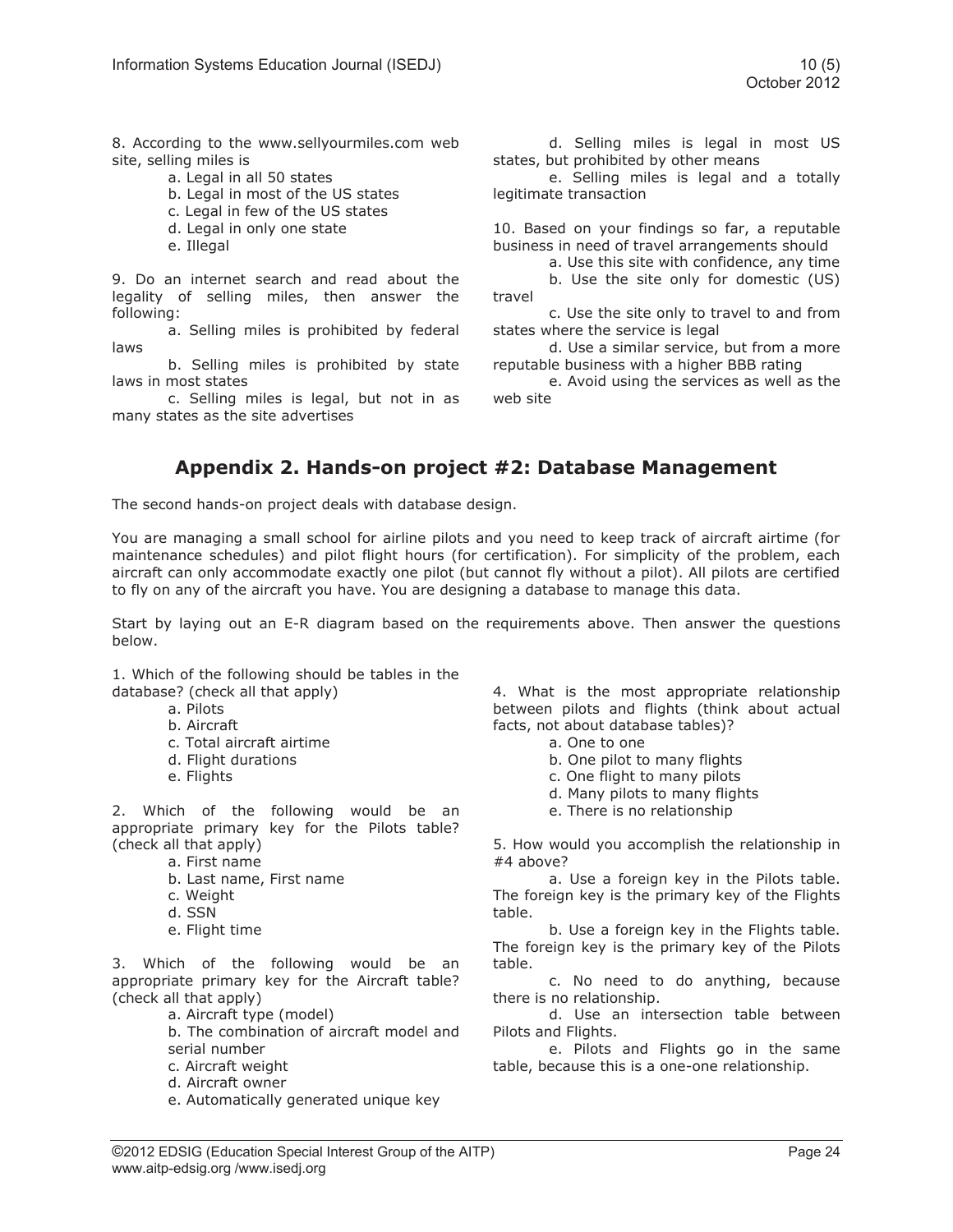6. What is the most appropriate relationship between pilots and aircraft (think about actual facts, not about database tables)?

a. One to one, because there can be only one pilot per aircraft

b. One pilot to many aircraft (one pilot will fly on many aircraft, in turn)

c. One aircraft to many pilots (many pilots will fly on any one aircraft, in turn)

d. Many pilots to many aircraft (many pilots, each one will fly on many aircraft)

e. There is no relationship

7. How would you accomplish the relationship in #6 above?

a. Use a foreign key in the Pilots table. The foreign key is the primary key of the Aircraft table.

b. Use a foreign key in the Aircraft table. The foreign key is the primary key of the Pilots table.

c. No need to do anything, because there is no relationship.

d. Use an intersection table between Pilots and Aircraft.

e. Pilots and Aircraft go in the same table, because this is a one-one relationship.

8. Which of the following fields can be part of the Pilots table? (check all that apply)

a. Pilot name

- b. Flight duration
- c. Aircraft ID for the flight
- d. Pilot age

#### e. Pilot weight

9. What is the best way to track pilot flight time (the total number of hours a pilot has flown)?

a. Use a field in the Pilots table, and update this field after each flight

b. Use a field in the Flights table, and set up a query to calculate total time

c. Use a field in the Flights table and update this after each flight

d. Use a field in the intersection table of Pilots and Flights

e. Set up a separate table with the Pilot Flight Time

10. You change your mind about the requirements, and decide that you need to accommodate multiple pilots per aircraft in your database design. In fact you discover that the number of pilots could be very high – a whole group might take off at the same time on one plane, and take turns piloting while up in the air. What changes do you need to make to accommodate this?

a. Easy, you do not need to make any changes to accommodate multiple pilots.

b. You need to add another field in the Flights table.

c. You need to add another field in the Pilots table.

d. You need to add one or more tables.

e. You cannot accommodate such a request, no matter what you do.

# **Appendix 3. Hands-on project #3: Data Mining**

The third hands-on project deals with data mining. You will need to process data into information that might be useful in making business decisions.

The file "Spring 2009.txt" contains data about purchase transactions for a small Alaskan company. The fields are separated by tabs, and contain in order, the transaction year, month and day, then ID of the salesperson who made the sale, the ID of the customer who made the purchase, the ID of the transaction, the product ID and the sales price. The questions below involve either revenues generated (the sum of the sales prices) or volumes sold.

This packet includes two files (see below): "Spring 2009.txt" is the data set "Data mining hands-on.ppt" is a file with directions on setting up your queries

In answering the questions, you might find it useful to import the data in a database, and to run some queries to help you get to the answers. You might also need to use a spreadsheet to process the results from the database queries, although you can also do that with a hand calculator. In getting answers to most of the questions, you might find using pivot tables or pivot charts as helpful.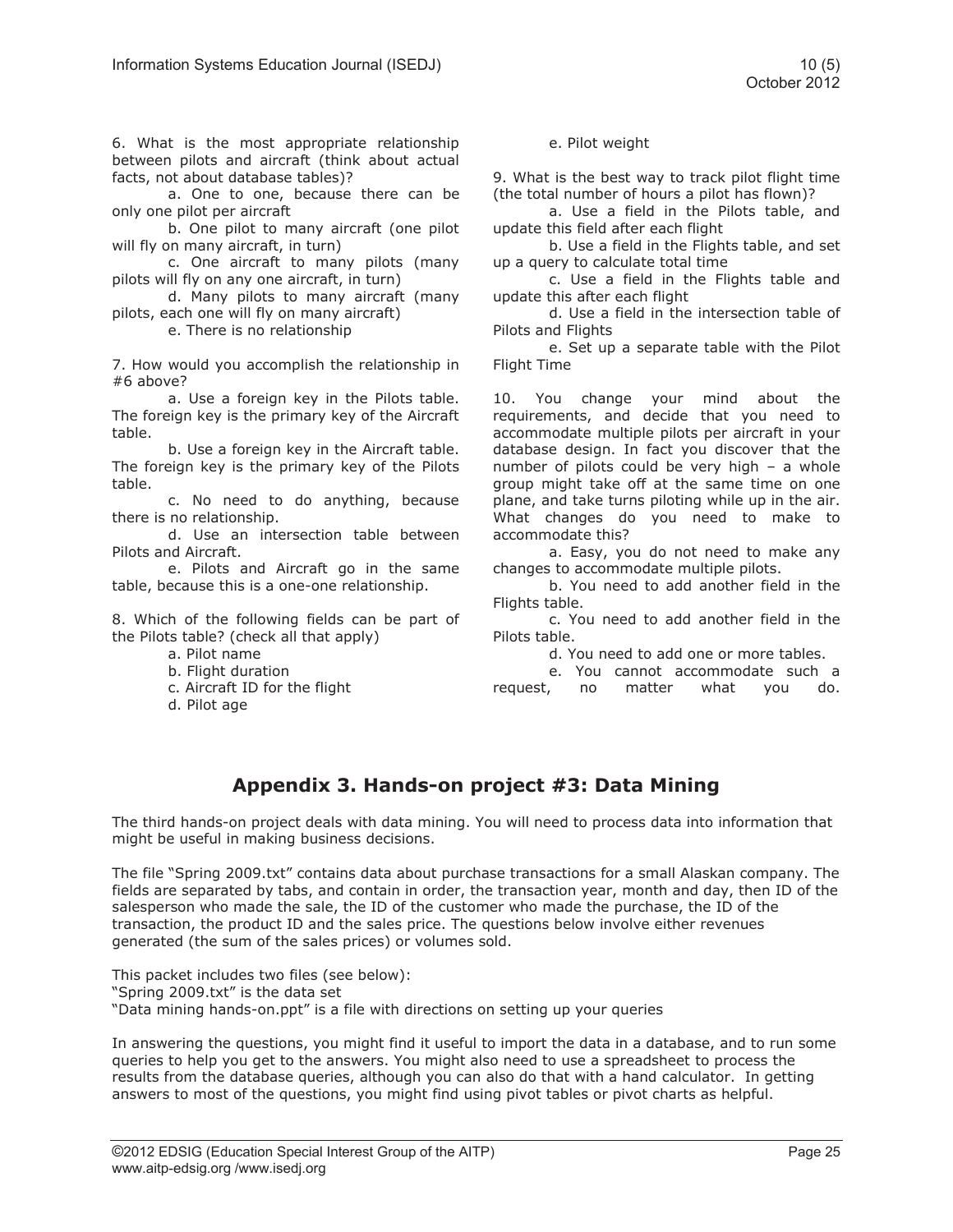You are not required to submit any of the files you used, but only to answer the questions. As with previous hands-on projects, you can only submit the answers one time. Answers are omitted for some questions, to save space; the numerical answers include a list of ten randomly generated possible answers, to reduce the chance of a random guess.

1. What type of relationship is there between sales persons and customers, based on the data in the file?

- a. 1:1
- b. 1:N
- c. N:M
- d. Cannot specify based on the data in the file
- e. It depends on the user's point of view

2. Which customer generated the highest total revenue over the entire transactions window?

- a. Customer 31
- b. Customer 32
- c. Customer 33
- d. Customer 34
- e. Customer 35

3. What is the value of the highest average revenues per transaction among all customers?

4. Which customer is closest to a 513 in the RFM analysis?

5. Which sales person should be encouraged to share best practices with the others?

6. Which is the best month of the year in terms of total revenues?

7. What is the support value for the two products that are the best candidates for bundling (and should be marketed together)?

8. What is the lowest support value, for the two products that are most likely to be substitutes for each other?

9. What is the best selling product (highest volume)?

10. For individual customer-salesperson relationships, what is the largest number of items any customer purchased from any one salesperson?

# **Appendix 4. Hands-on project #4: Decision Support**

CIS 376 – Management Information Systems Hands-on project -- part 4

The fourth hands-on project deals with business forecasting and decisions support systems. You are encouraged to create a spreadsheet to answer the questions below. You do not need to submit the spreadsheet.

It is December 2010. You are planning to start a small airline in bush Alaska. The grand opening is January 2011.

You have \$250,000 startup capital. You have fixed payments to make for your airplanes, staff and office space, at \$80,000 per month. Your variable costs are \$120 per passenger and you charge an average of \$180 per passenger.

You expect to have 800 passengers in January 2011 and you expect a uniform rate of increase in this number, some X % month to month. Set up a spreadsheet so that you can calculate your cash balance at the start and end of each month, given the number of passengers for that month. Link your cells to allow you to specify the month to month growth rate X% in a single cell.

Answers are omitted for some questions, to save space; the numerical answers include a list of ten randomly generated possible answers, to reduce the chance of a random guess.

1. In any given month, how many passengers do you need to be profitable? (to make enough

money during that month just to cover your expenses for the month)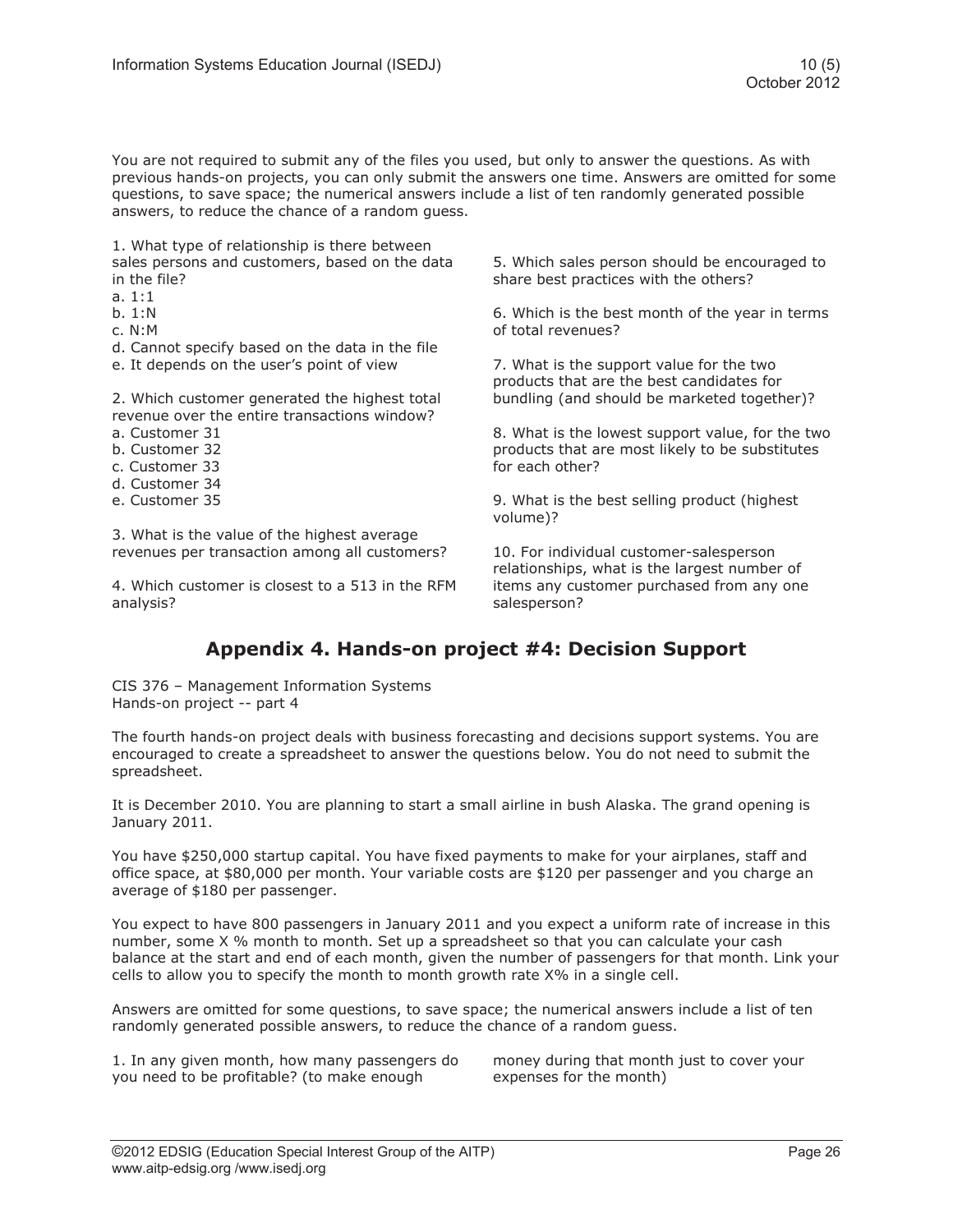2. If you start with 800 passengers in January and the growth rate X is zero (no growth), what is the first month at the end of which you will have a negative cash balance?

3. Calculate the smallest rate of increase in the number of passengers per month X, to make sure you do not run out of cash at any time (you always end up with some cash left at the end of each month). You might want to use goal seek (try various starting values for X to help goal seek to converge).

4. Calculate the rate of increase in the number of passengers per month X if each month you must maintain a cash reserve (at the end of the month) of at least 10% of the current month's expenses.

5. Redo the previous question if the inflation rate is at 1% per month (assume that all your expenses increase 1% per month).

6. Faced with high demand on one of your routes, you charter a larger airplane for a onetime flight. You are able to sell first class tickets at \$1200 per person (but will only be able to sell at most 10 tickets), economy tickets at \$400 per person or you can carry cargo for \$1.20/lb.

Each first class passenger comes with 600 lbs of weight (luggage, passenger and in-flight meals) and each economy passenger weighs in at 300 lbs (including luggage, passenger and in-flight meals). According to FAA specifications, the aircraft can carry no more than 25,000 lbs, including both passengers and the cargo weight.

Additionally, you need to figure out space limitations on board. Each first class seat takes 30 sq. ft. of space and each economy seat takes 13 sq. ft. You can pile up cargo 50 lbs/sq. ft. The total floor space in the plane is 1000 sq. ft., which needs to accommodate all the passengers and the cargo. For simplicity, you do not need to have full rows of seats (i.e., you could have 17 seats on the whole plane) and do not need to worry about aisle space.

Use solver to figure out how many passengers and how much cargo you can carry to maximize your revenue for the flight. Make sure you consider all the conditions you need for solver. The program does not understand the realities of life :).

How many pounds of cargo will you need to carry to achieve this maximum?

7. You also need to purchase insurance for your employees. The three options available are given in the following table.

Plan A: Monthly charge: \$30, Deductible \$1300, Out of pocket maximum \$5000 Plan B: Monthly charge: \$60, Deductible \$500, Out of pocket maximum \$2000 Plan C: Monthly charge: \$150, Deductible \$200, Out of pocket maximum \$750

Employees may elect to participate in any one of the three plans, or to opt out of insurance totally. Employees who select a health plan pay the monthly charges for all the twelve months per year; no fractions of a year are allowed.

We use the term "medical care expenses" for the amount billed by the medical providers. This amount is paid in part by the patient, with the balance covered by the insurance. "Patient costs" are the charges incurred by the patient (which include monthly charges and the patient's portion to the medical providers' bill).

As employees incur medical expenses, they pay for part of the medical care and the insurance pays for the balance. Given a certain cost of medical care expenses, the relative share of the employee and the insurance company are as described below. The employee must pay for the full cost of the medical care until the expenses exceed the Deductible. For the medical care expenses in excess of the Deductible, the plan pays for 80% of the expenses, and the employees are responsible for the remaining 20%. Finally, once the expense incurred by the employee reaches the Out of Pocket, the plan pays for 100% of the medical charges. The Out of Pocket charge does not include the Monthly Charges, nor the Deductible. Both the deductible and the out of pocket amounts are for the year; at the end of the year, the patient needs to start over and meet the deductible and out of pocket anew.

If the employee selects Plan B, what is the maximum amount of patient costs they will spend on health care by the end of the year (including Monthly Charges and their portion of the medical care, not covered by insurance)?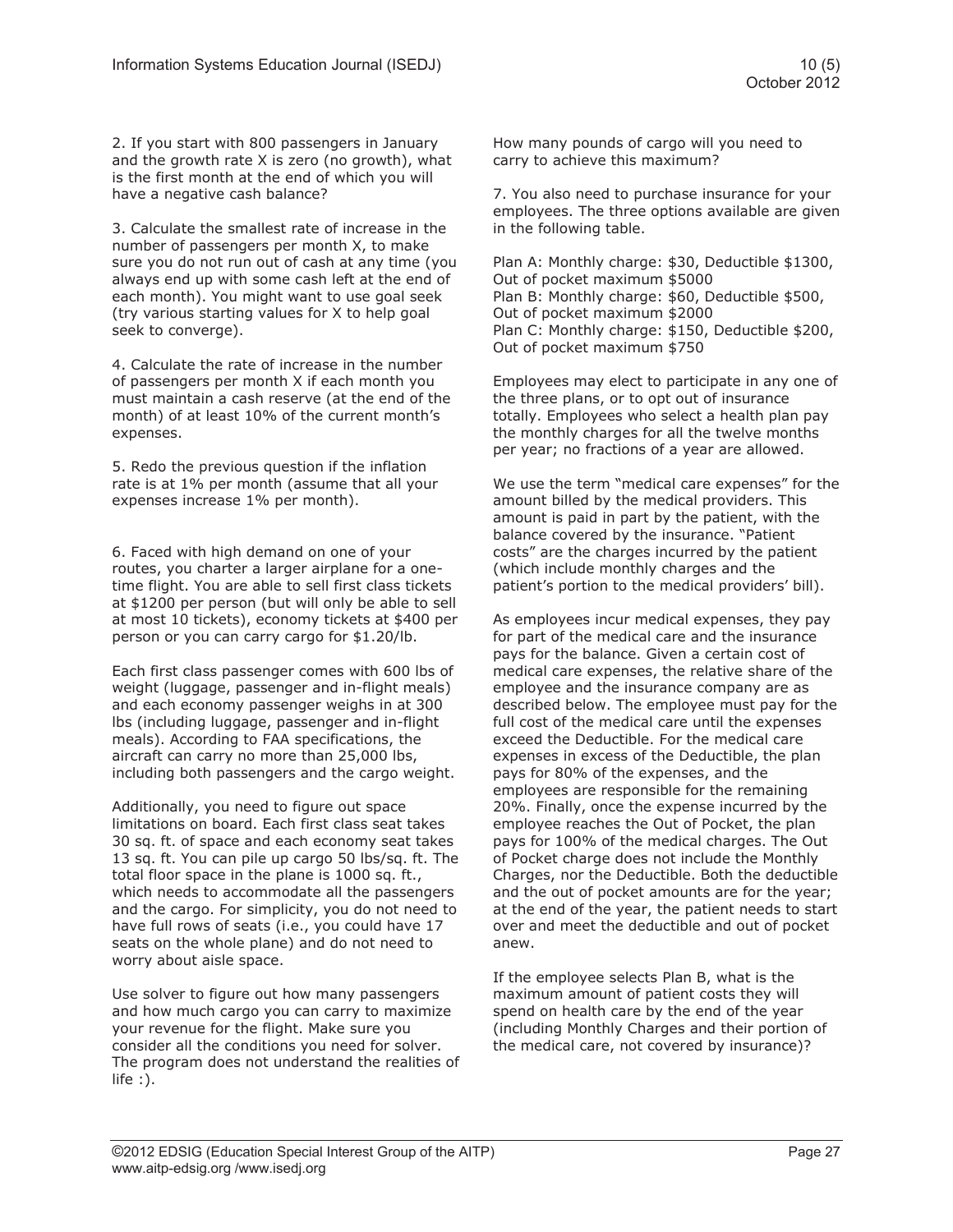8. How much do the medical care expenses need to be (at least) for the employee to have to pay the maximum figure, as in the question above?

9. At what cost of medical care is the employee paying the same amount whether using insurance (the lowest cost plan) or paying for medical care entirely on her own? You might want to use goal seek for this question.

10. An employee expected the cost of medical care for the following year to be \$7,000. Based on this assumption, the employee chose the plan with the lowest expenses for that level of medical care. If the actual expenses are in fact \$9,000 at the end of the year, this choice of plan might not be the best anymore. How much worse off is the employee because of the error in estimating medical expenses? (what is the difference between what the employee would have paid under the best plan and what she is actually paying in the scenario above?)